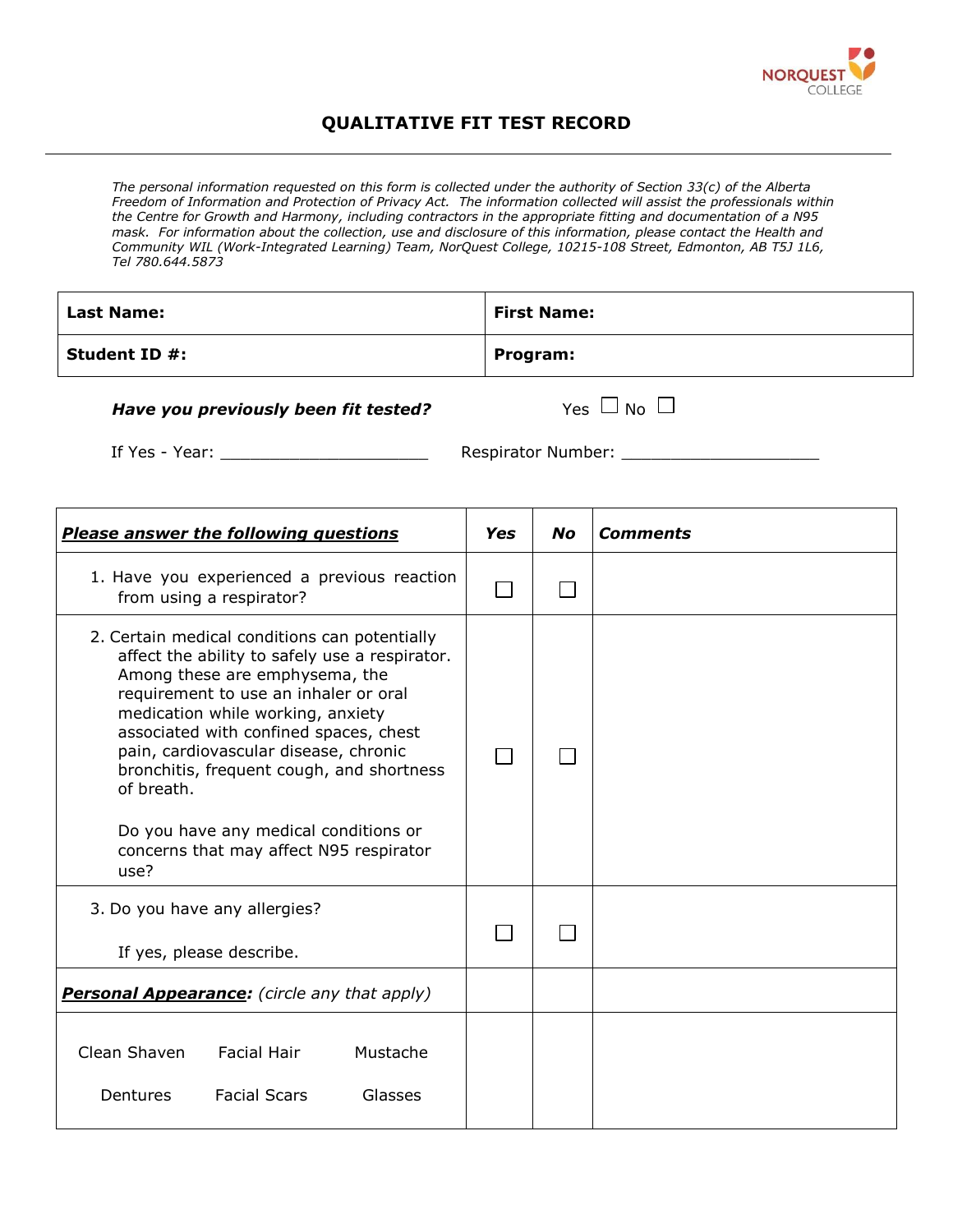**Student Signature: \_\_\_\_\_\_\_\_\_\_\_\_\_\_\_\_\_\_\_\_\_\_\_\_\_\_ Date: \_\_\_\_\_\_\_\_\_\_\_\_\_\_\_\_\_\_** 

Revised November/2020



## *\*\*\*OFFICE USE ONLY – DO NOT WRITE BELOW THIS LINE\*\*\**

## **THE FOLLOWING SECTION IS TO BE COMPLETED BY A HEALTH NURSE ONLY:**

Conditions that could warrant denial of fit testing include facial hair or if you have smoked, chewed gum or had anything to eat or drink in the 20 minutes prior to the test.

| Does the individual meet the above criteria at this time to proceed with the fit test?<br>$No$ $\Box$ |  |    |           |      |                                   |                 | Yes                                                                                                                                                                                                                                  |
|-------------------------------------------------------------------------------------------------------|--|----|-----------|------|-----------------------------------|-----------------|--------------------------------------------------------------------------------------------------------------------------------------------------------------------------------------------------------------------------------------|
| Is the above individual able to be fit tested?                                                        |  |    | Yes       |      | N <sub>o</sub>                    |                 |                                                                                                                                                                                                                                      |
| If so, which fit testing method is appropriate?                                                       |  |    |           |      | <b>Bitrex</b>                     | <b>Saccarin</b> |                                                                                                                                                                                                                                      |
|                                                                                                       |  |    |           |      |                                   |                 |                                                                                                                                                                                                                                      |
|                                                                                                       |  |    |           |      |                                   |                 |                                                                                                                                                                                                                                      |
| <b>QUALITATIVE FIT TESTING (Bitrex)</b>                                                               |  |    |           |      |                                   |                 |                                                                                                                                                                                                                                      |
| Can the individual<br>the                                                                             |  |    |           |      | positive/negative seal check: Yes |                 | appropriately don/doff the respirator and perform<br><b>No</b>                                                                                                                                                                       |
| Sensitivity Test: $\Box$<br># Squeezes:<br>(individual is not sensitive to Bitrex)                    |  | 10 | $20 \Box$ |      |                                   | 30              | FAIL                                                                                                                                                                                                                                 |
| Was a successful test fit completed?                                                                  |  |    | Yes       | ⊣No  |                                   | (refer out)     |                                                                                                                                                                                                                                      |
| <b>Successful N95:</b>                                                                                |  |    | 8210      | 1860 | DTC3Z                             |                 | Haylard                                                                                                                                                                                                                              |
| Model(s) Failed:                                                                                      |  |    | 8210      |      | 1860 DTC3Z Haylard                |                 |                                                                                                                                                                                                                                      |
|                                                                                                       |  |    |           |      |                                   |                 |                                                                                                                                                                                                                                      |
|                                                                                                       |  |    |           |      |                                   |                 | Date: <u>with a series of the series of the series of the series of the series of the series of the series of the series of the series of the series of the series of the series of the series of the series of the series of th</u> |
| OUAL ITATIVE EIT TESTING (Saccarin)                                                                   |  |    |           |      |                                   |                 |                                                                                                                                                                                                                                      |

**QUALITATIVE FIT TESTING (Saccarin)**